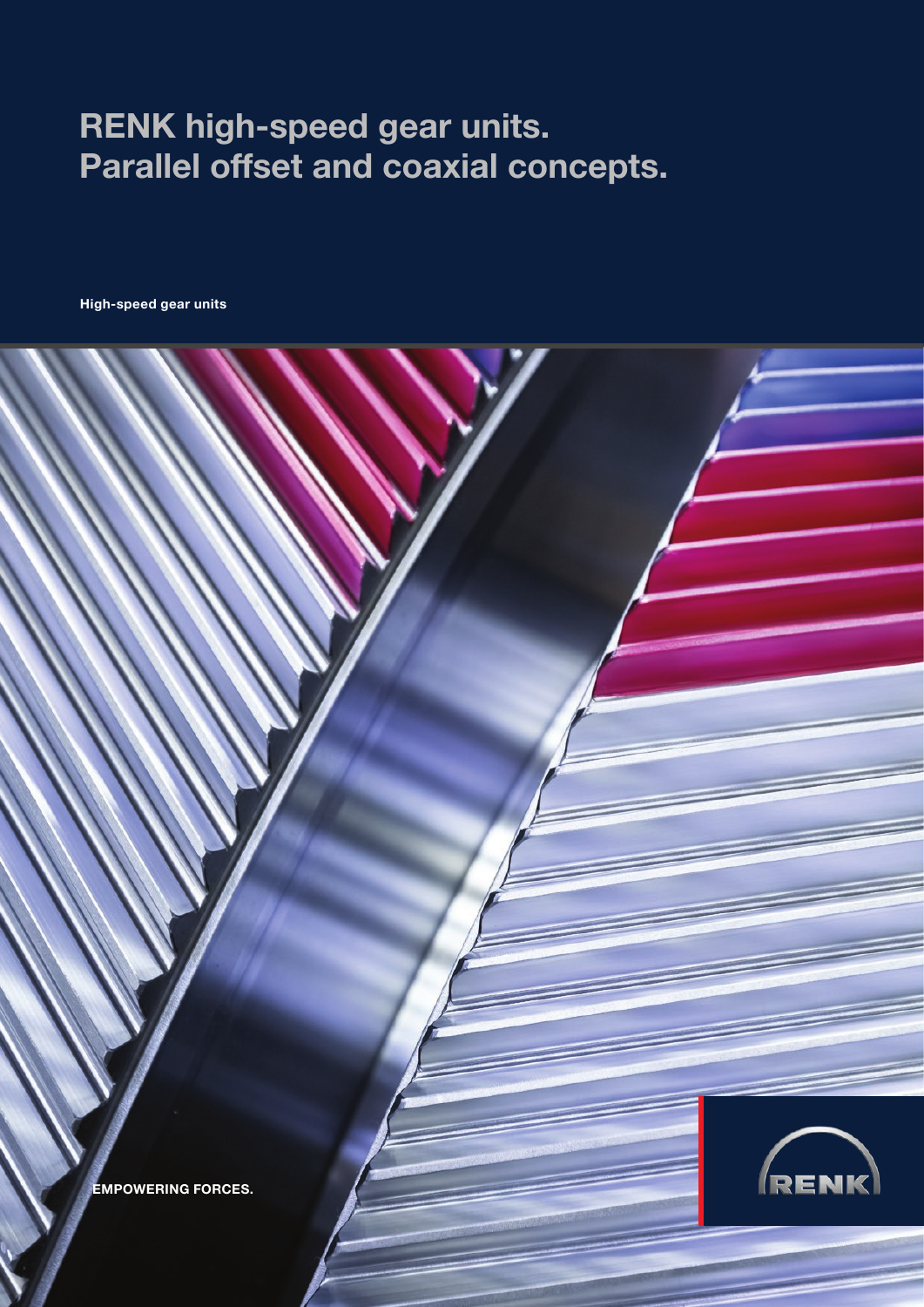# RENK high-speed gear units.

### Parallel OFFSET concepts

|                                             | Helical<br>gear units                                                                  |                                                                                                     | Vacuum<br>gear units                                                                                                       |
|---------------------------------------------|----------------------------------------------------------------------------------------|-----------------------------------------------------------------------------------------------------|----------------------------------------------------------------------------------------------------------------------------|
| <b>Type</b>                                 | <b>TAI</b>                                                                             | TAXI                                                                                                | $etaX^{\circ}$                                                                                                             |
|                                             | Pre-engineered<br>high-speed gear                                                      | Power/load gear                                                                                     | <b>High-efficiency</b><br>load gear                                                                                        |
|                                             |                                                                                        |                                                                                                     |                                                                                                                            |
| Power                                       | up to 20 MW                                                                            | 1 MW to 150 MW                                                                                      | 30 MW to 200 MW                                                                                                            |
| Low speed shaft rpm                         | $< 2000$ rpm                                                                           | $< 10000$ rpm                                                                                       | $< 10000$ rpm                                                                                                              |
| High speed shaft rpm                        | $< 15000$ rpm                                                                          | $< 20 000$ rpm                                                                                      | $< 15000$ rpm                                                                                                              |
| Ratio from to                               | $4 - 9.5$                                                                              | $1 - 11$                                                                                            | $1.2 - 9$                                                                                                                  |
| Number of planets                           | $\overline{\phantom{a}}$                                                               |                                                                                                     | $\hspace{0.1mm}-\hspace{0.1mm}$                                                                                            |
| <b>Center distance</b>                      | $500 - 900$ mm                                                                         | $200 - 1200$ mm                                                                                     | $450 - 1200$ mm                                                                                                            |
| Efficiency max.<br>(min. 1.5% less)         | 98.5%                                                                                  | 99.0%                                                                                               | 99.5%                                                                                                                      |
| Gearing stage 1/stage 2                     | Double helical                                                                         | Single or double helical                                                                            | Double helical                                                                                                             |
| etaX VACUTECH option                        | $\overline{\phantom{m}}$                                                               |                                                                                                     | $\checkmark$                                                                                                               |
| <b>Axial bearing</b><br>on l.s.s.           | Tilting pad                                                                            | Tilting pad                                                                                         | No axial bearing,<br>tilting pad optional                                                                                  |
| <b>Bearing temperature</b><br>monitoring    | 8 probes                                                                               | 12 probes                                                                                           | 12 probes                                                                                                                  |
| <b>Shaft vibration monitoring</b>           | $\checkmark$                                                                           | $\checkmark$                                                                                        | $\checkmark$                                                                                                               |
| <b>Casing vibration monitoring</b>          | $\checkmark$                                                                           | $\checkmark$                                                                                        | $\checkmark$                                                                                                               |
| <b>Pre-Engineered standard</b><br>available | $\checkmark$                                                                           |                                                                                                     | $\checkmark$                                                                                                               |
| Application                                 | Compressor, pump                                                                       | Generator, compressor,<br>pump                                                                      | Generator, compressor                                                                                                      |
| <b>Special features</b>                     | - All wiring on lower case<br>$-$ API 613<br>- Worlwide acceptance<br>- Short delivery | - All wiring on lower case<br>$-$ API 613<br>- Also for difficult dynamics<br>- Worlwide acceptance | - All wiring on lower case<br>$-$ API 613<br>- Highest available efficiency<br>- Highest reliability and<br>oil life cycle |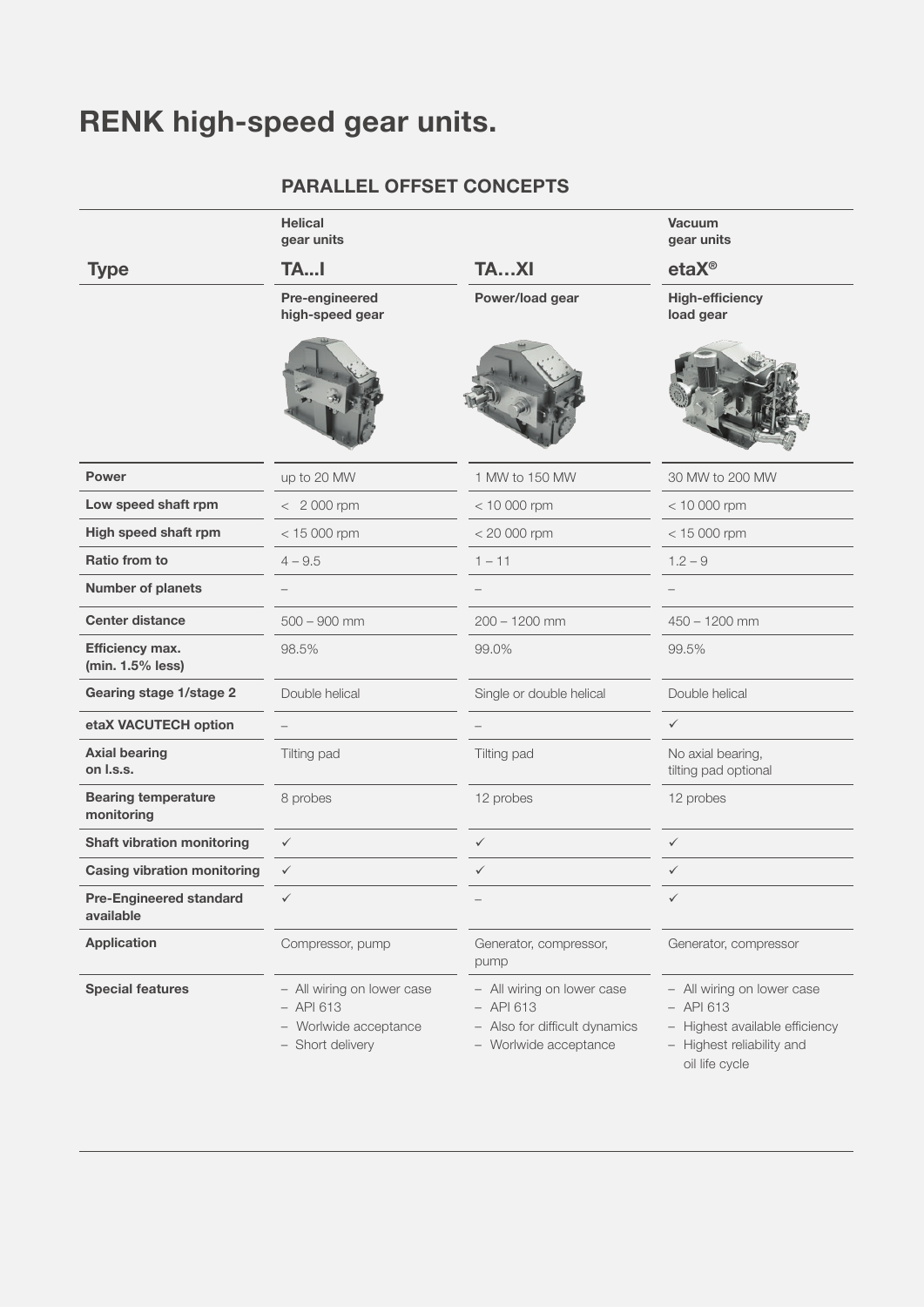### Coaxial concepts

| Variable-speed<br>drive system                                                                                                                                                                                                        | Planetary<br>gear units                                                                                                    |                                                                                                                  |                                                                                                                                        |  |
|---------------------------------------------------------------------------------------------------------------------------------------------------------------------------------------------------------------------------------------|----------------------------------------------------------------------------------------------------------------------------|------------------------------------------------------------------------------------------------------------------|----------------------------------------------------------------------------------------------------------------------------------------|--|
| <b>RECOVAR<sup>®</sup>-E*</b>                                                                                                                                                                                                         | <b>TPV</b>                                                                                                                 | <b>PTG</b>                                                                                                       | <b>COPAZ<sup>®</sup>/CPG</b>                                                                                                           |  |
| Variable-speed<br>drive system                                                                                                                                                                                                        | Torque split gear                                                                                                          | High-ratio<br>epicyclic gear                                                                                     | Epicyclic gear                                                                                                                         |  |
|                                                                                                                                                                                                                                       |                                                                                                                            |                                                                                                                  |                                                                                                                                        |  |
| 3 MW to 150 MW (20 MW)*                                                                                                                                                                                                               | 3 MW to 300 MW                                                                                                             | 0.5 MW to 15 MW                                                                                                  | 2 MW to 35 MW                                                                                                                          |  |
| $<$ 1 800 rpm                                                                                                                                                                                                                         | $< 15000$ rpm                                                                                                              | $< 3600$ rpm                                                                                                     | $< 3600$ rpm                                                                                                                           |  |
| 4 000 - 25 000 rpm                                                                                                                                                                                                                    | $< 50000$ rpm                                                                                                              | $< 50000$ rpm                                                                                                    | $< 20000$ rpm                                                                                                                          |  |
| 3 to 15                                                                                                                                                                                                                               | $1.2 - 8$                                                                                                                  | $8 - 22$                                                                                                         | $3 - 11$                                                                                                                               |  |
| 3 to 4 $(3)^*$                                                                                                                                                                                                                        | 3 to 4                                                                                                                     | 3                                                                                                                | 3 to 5                                                                                                                                 |  |
|                                                                                                                                                                                                                                       | $\overline{\phantom{a}}$                                                                                                   | $\equiv$                                                                                                         | $-$                                                                                                                                    |  |
| 97.8% (system efficiency)                                                                                                                                                                                                             | 98.0%                                                                                                                      | 98.0%                                                                                                            | 99.0%                                                                                                                                  |  |
| Spur/double helical                                                                                                                                                                                                                   | Spur/double helical                                                                                                        | Spur                                                                                                             | Spur                                                                                                                                   |  |
|                                                                                                                                                                                                                                       | $\checkmark$                                                                                                               | $\overline{\phantom{a}}$                                                                                         | $\overline{\phantom{0}}$                                                                                                               |  |
| Shoulder bearing                                                                                                                                                                                                                      | Shoulder bearing                                                                                                           | Shoulder bearing                                                                                                 | Shoulder bearing<br>CPG: no l.s.s. bearing                                                                                             |  |
| All bearings incl. planet<br>bearings                                                                                                                                                                                                 | 10 probes                                                                                                                  | 10 probes                                                                                                        | 10 probes                                                                                                                              |  |
| All shafts excl. planet shafts                                                                                                                                                                                                        | $\checkmark$                                                                                                               | All shafts excl. planet shafts                                                                                   | All shafts excl. planet shafts                                                                                                         |  |
| $\checkmark$                                                                                                                                                                                                                          | $\checkmark$                                                                                                               | $\checkmark$                                                                                                     | $\checkmark$                                                                                                                           |  |
|                                                                                                                                                                                                                                       | $\overline{\phantom{m}}$                                                                                                   | $\checkmark$                                                                                                     | $\checkmark$                                                                                                                           |  |
| Compressor, boiler feed<br>pump, test stand                                                                                                                                                                                           | Generator, test stand,<br>compressor                                                                                       | Generator, compressor,<br>test stand                                                                             | Generator, compressor,<br>test stand                                                                                                   |  |
| - Electrically superimposed<br>planetary drive incl.<br>transformer and converter<br>- Highest efficiency of all<br>variable speed drives<br>- Low harmonic distorsion<br>- Unique maintenance<br>concept<br>- L.s. coupling included | - Low weight<br>- Couplings included<br>- Can compensate shaft<br>thermal growth<br>- Ultimate powers & speeds<br>feasible | - Very low weight<br>- Minimum footprint<br>- L.s. coupling included<br>- Can compensate shaft<br>thermal growth | - Very low weight<br>- Minimum footprint<br>- Couplings included<br>- GT/G standard drives<br>- Can compensate shaft<br>thermal growth |  |

\* Standard edition